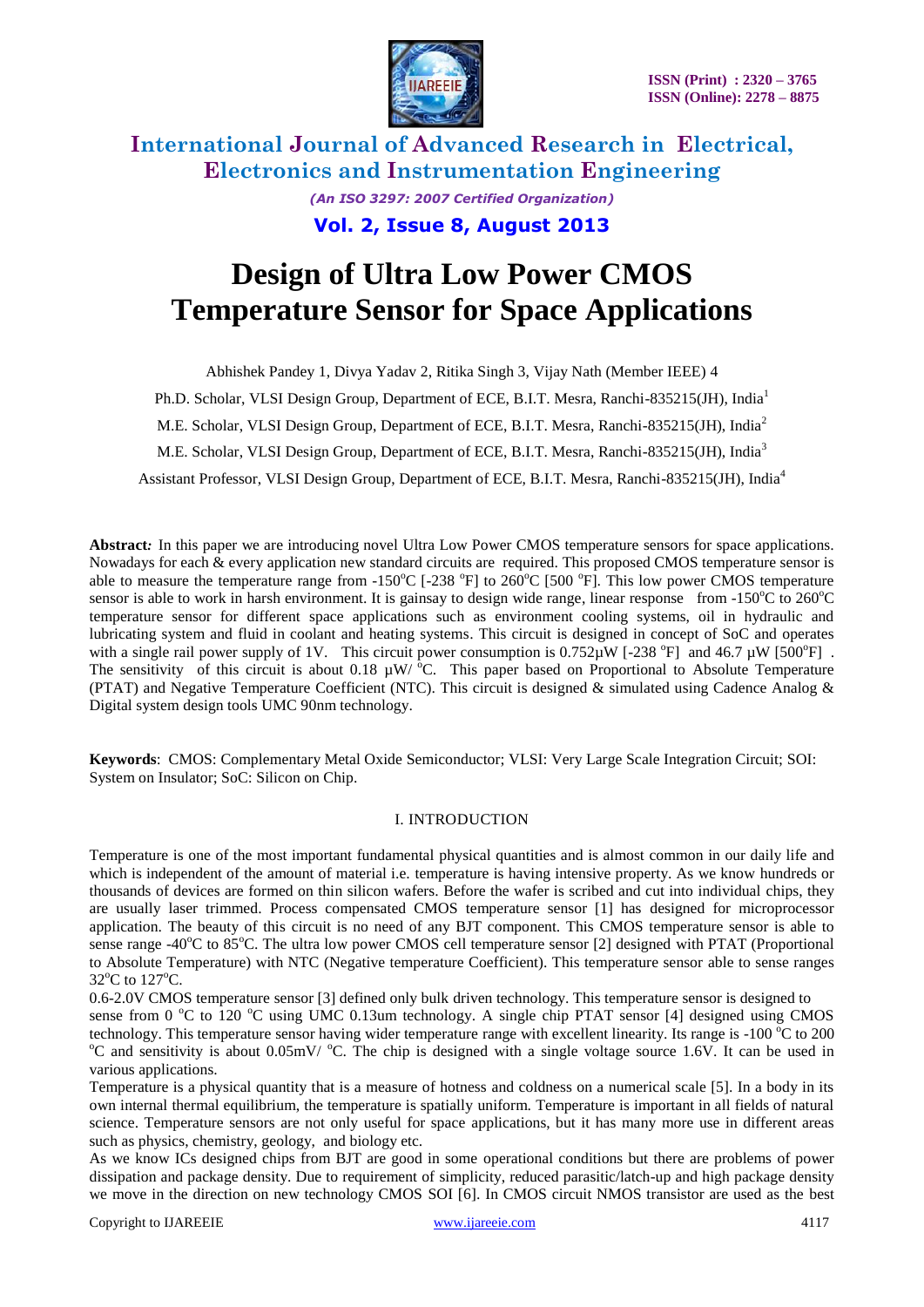

#### *(An ISO 3297: 2007 Certified Organization)*

### **Vol. 2, Issue 8, August 2013**

driver and PMOS as a load. Decreasing feature size and increasing package density cause self-heating of chips to become an important factor. Since by decreasing the gate length the latch-up/parasitic effect increases. Hence to reduce the latch-up/parasitic effect we intend to utilize CMOS SOI technology for the same purpose. This mentioned paper work aims at developing a low power micro system (MST) for continuous temperature monitoring with a longer life power harsh environmental condition.

In early days the diode and transistor their base-emitter voltage  $V_{BE}$  related to temperature. The best performance of

BJT (Bipolar Junction Transistor) is -50 $^{\circ}$ C to 150 $^{\circ}$ C for good linearity. Over 200 $^{\circ}$ C the BJT junction is destroyed [7]. We are approaching CMOS PTAT (Proportional to Absolute Temperature) temperature sensor. In CMOS the threshold voltage and mobility are two main factors which are temperature dependent parameter. In the MOSFET the best thing is that we can scaling the parameter i.e. we can change doping, threshold voltage, mobility etc. As we know that in modern VLSI technology if we changes in channel length of transistor, then doping concentration, mobility, threshold voltage is also changes. If the threshold voltage or mobility is varies then temperature is also varies.

A 405nW CMOS Temperature sensor is based on linear MOS operation [8]. This CMOS temperature sensor is suitable for ultra low power application with a MOS transistor operation in linear region, a linear relationship between delay and temperature can be obtained.

SOI CMOS technology is feasible for extreme temperature applications up to 225  $^{\circ}$ C [9]. This SOI CMOS temperature sensor is developed for radiation environments in aerospace applications.

We proposed an ultra low power CMOS temperature sensor with excellent linearity. This CMOS temperature sensor expresses best linearity between -150°C [-238 °F] to 260°C [500 °F]. These circuits are many more feasible in space applications such as environment cooling systems, oil in hydraulic and lubricating system and fluid in coolant and heating systems. These circuits are designed on the concept of PTAT (Proportional to Absolute Temperature) with NTC (Negative temperature Coefficient). It is designed and simulated using Cadence analog and digital system design tools UMC 90nm technology. It is operational on very low single power supply 1V and its power consumption is  $0.755 \mu W$  [-238 °F] and 46.7  $\mu W$  [500°F].

#### II. METHODOLOGY

Simple current mirror based circuit is shown in Fig.1. We know that when we connect the gate to the drain of MOSFET then it operates in saturation region [10]-[12]. Connecting the gate to the drain means that the  $V_{DS}$  control  $I_D$  and therefore the channel transconductance become a channel conductance. When NMOS transistor comes in saturation region then

When 
$$
0 \le V_{GS} - V_T \le V_{DS}
$$

$$
I_D = \frac{\mu_n c_{ox} w}{2l} \left[ V_{GS} - V_T \right]^2 \tag{1}
$$

After simplification of Equation (1) we get

$$
V_{GS} = V_T + \sqrt{\frac{2I_D l}{\mu_n c_{ox} w}}
$$
 (2)

Where 
$$
V_T = V_{TO} + \gamma \left( \sqrt{2|\phi_F| + V_{SB}} - \sqrt{2|\phi_F|} \right)
$$
 (3)

Where 
$$
V_{TO} = V_T (V_{SB} = 0) = V_{FB} + 2 |\phi_F| + \frac{\sqrt{2q \varepsilon_{si} N_{SUB} 2 |\phi_F|}}{c_{ox}}
$$
 (4)

 $\gamma$  = Bulk Threshold Voltage

$$
=\frac{\sqrt{2\varepsilon_{si}qN_{SUB}}}{c_{ox}}
$$
\n(5)

 $\phi_F$  = Strong Inversion Surface Potential

Copyright to IJAREEIE [www.ijareeie.com](http://www.ijareeie.com/) 4118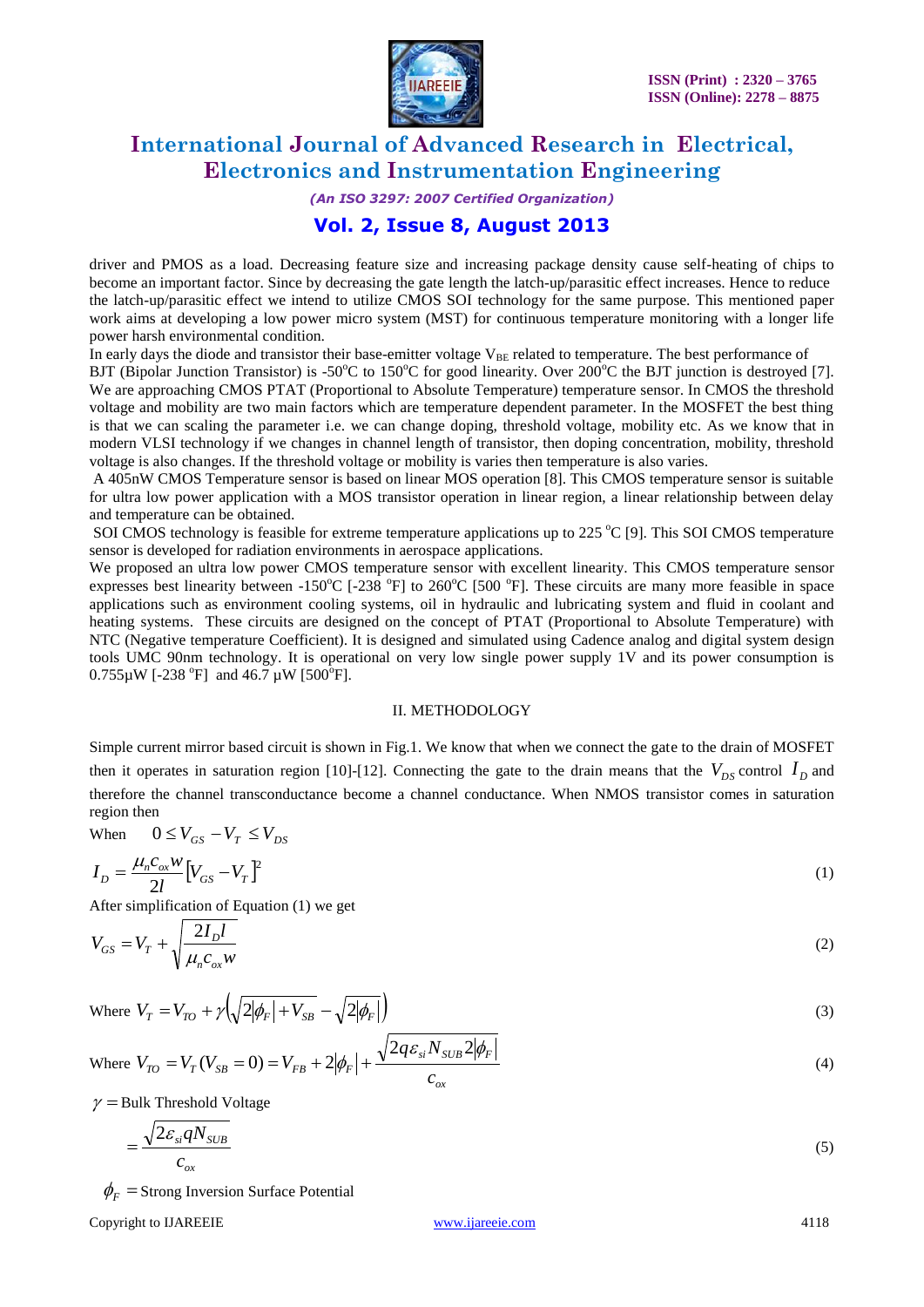

*(An ISO 3297: 2007 Certified Organization)*

### **Vol. 2, Issue 8, August 2013**

$$
=\frac{k}{q}\ln\left(\frac{N_{SUB}}{n_{i}}\right)
$$
\n(6)

 $V_{FB}$  = Flat Band Voltage

$$
=\phi_{MS} - \frac{Q_{SS}}{c_{ox}}\tag{7}
$$

Where 
$$
\phi_{MS} = \phi_F \left( \text{substrate} \right) - \phi_F \left( \text{gate} \right)
$$
 (8)

Where 
$$
\phi_F
$$
 (substrate) =  $-\frac{kT}{q} \ln \left( \frac{N_{SUB}}{n_i} \right)$  (9)

And 
$$
\phi_F(gate) = -\frac{kT}{q} \ln\left(\frac{N_{gate}}{n_i}\right)
$$
 (10)

 $Q_{SS}$  = Oxide-charge=  $qN_{SS}$ 

 $k =$  Boltzmann's Constant

 $T$  = Temperature (K)

 $n_i$  = Intrinsic carrier concentration [9].

Now  $V_T$  is directly proportional to temperature, hence  $V_{GS}$ 

will be varied with variable of temperature.

 $I_D$  depends upon  $V_{GS}$  hence current will change with change in  $V_{GS}$ . When we short gate to drain the  $V_{GS}$  change  $\sin V_{DS}$ .

That is  $V_{GS} = V_{DS}$ .

Hence we can write the current equation

$$
I_D = \frac{\mu_n c_{ox} w}{2l} \left[ V_{DS} - V_T \right]^2 \tag{11}
$$

Differentiating equation (1) with respect to  $V_{GS}$  we get

$$
\frac{\partial I_D}{\partial V_{GS}} = \frac{\partial}{\partial V_{GS}} \left[ \frac{\mu_n c_{ox} w}{2l} (V_{GS} - V_T)^2 \right]
$$

And we know that transconductance ( $g_m$ )

$$
g_m = \frac{\partial I_D}{\partial V_{GS}}
$$
  
\n
$$
g_m = \frac{\partial I_D}{\partial V_{GS}} = \left[ \frac{\mu_n c_{ox} w}{2l} 2(V_{GS} - V_T) \right]
$$
  
\n
$$
g_m = \left[ \frac{\mu_n c_{ox} w}{l} (V_{GS} - V_T) \right]
$$
  
\nSince  $r_d = \frac{1}{g_m} = \frac{l}{\mu_n c_{ox} w (V_{GS} - V_T)}$  (13)

Copyright to IJAREEIE [www.ijareeie.com](http://www.ijareeie.com/) 4119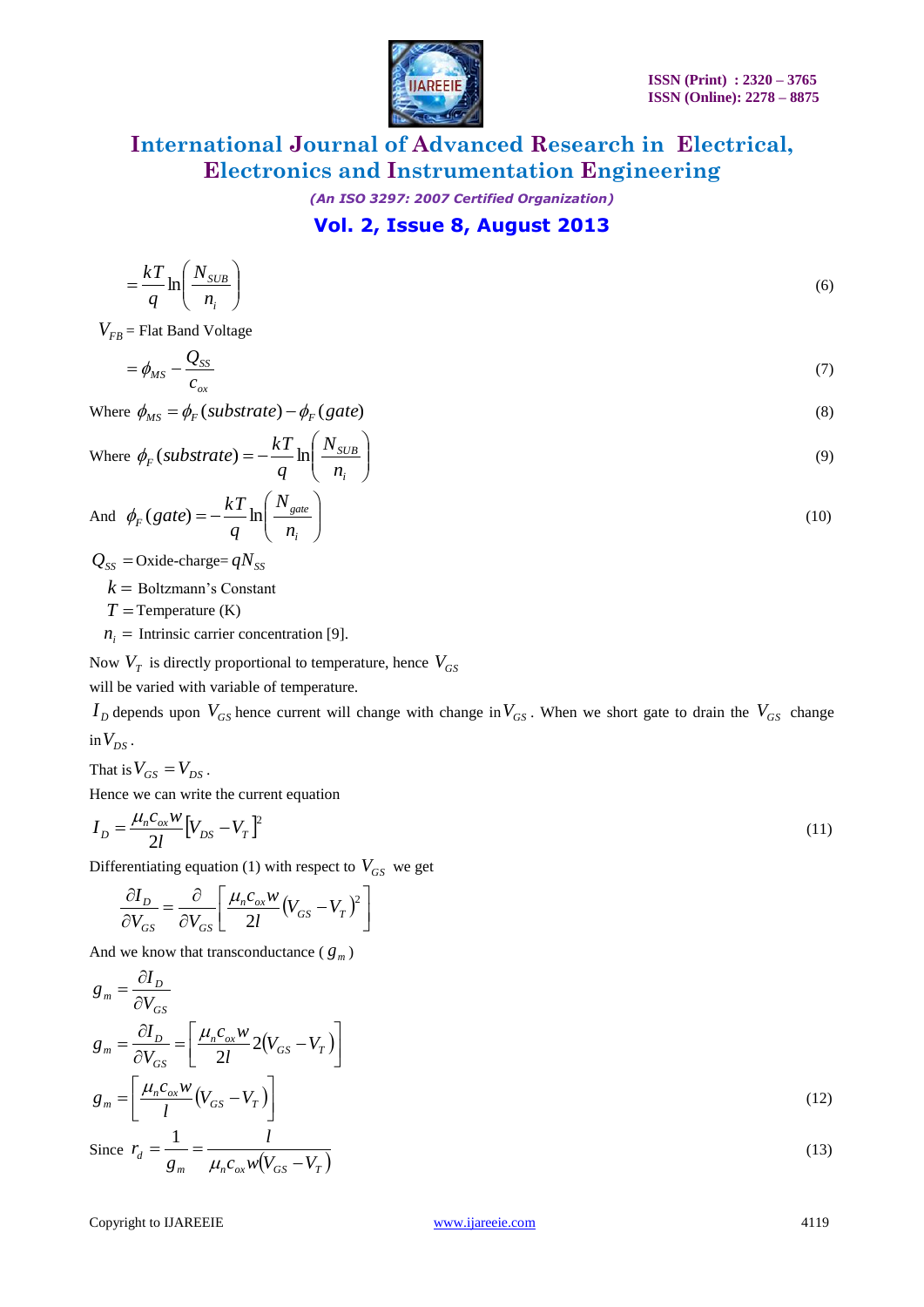

*(An ISO 3297: 2007 Certified Organization)* **Vol. 2, Issue 8, August 2013**

From equation (13) it is clear that  $r_d$  is inversely proportional to aspect ratio (w/l). Hence if we are increasing the value of aspect ration the value of resistance will be decreases.



#### III. SIMULATION RESULT & DISCUSSION

Fig. 1. Circuit diagram of ultra low power CMOS temperature sensor

#### *A. At different w/l ratio*

In the Fig (1) transistor M4 and M5 work as load. We plotted the graph between Voltage and Temperature on different aspect ratio of M5 is shown in Fig (2). In simulation we increase the value of aspect ratio range 25u to 100u with constant increment of 25u. We achieved wider excellent linearity between the ranges  $-150^{\circ}$ C to  $260^{\circ}$ C at the aspect 100u and the voltage difference between this two temperature ranges is also good. Aspect Ratio of all transistor are given below S1=S2=S3=2u/90n. S4=2u/90n, S5=Variable; and Power Supply Voltage V<sub>DD</sub>=1V. The temperature range at different aspect ratios is shown in table1.

| W(M5)        | <b>Excellent Linearity Between Temperature</b> |                                       |
|--------------|------------------------------------------------|---------------------------------------|
|              | Range                                          |                                       |
| 25u(Plus)    | $-115$ <sup>o</sup> C (At 480mV)               | $260^{\circ}$ C (At 345mV)            |
| 50u(Box)     | $-140$ <sup>o</sup> C (At 479mV)               | $260^{\circ}$ C (At $301 \text{mV}$ ) |
| 75u(Square)  | $-140$ <sup>o</sup> C (At 476mV)               | $260^{\circ}$ C (At 276mV)            |
| 100u(Circle) | $-150$ <sup>o</sup> C (At 474mV)               | 260°C (At 258mV)                      |

TABLE -1 Temperature Range at different W/L ratio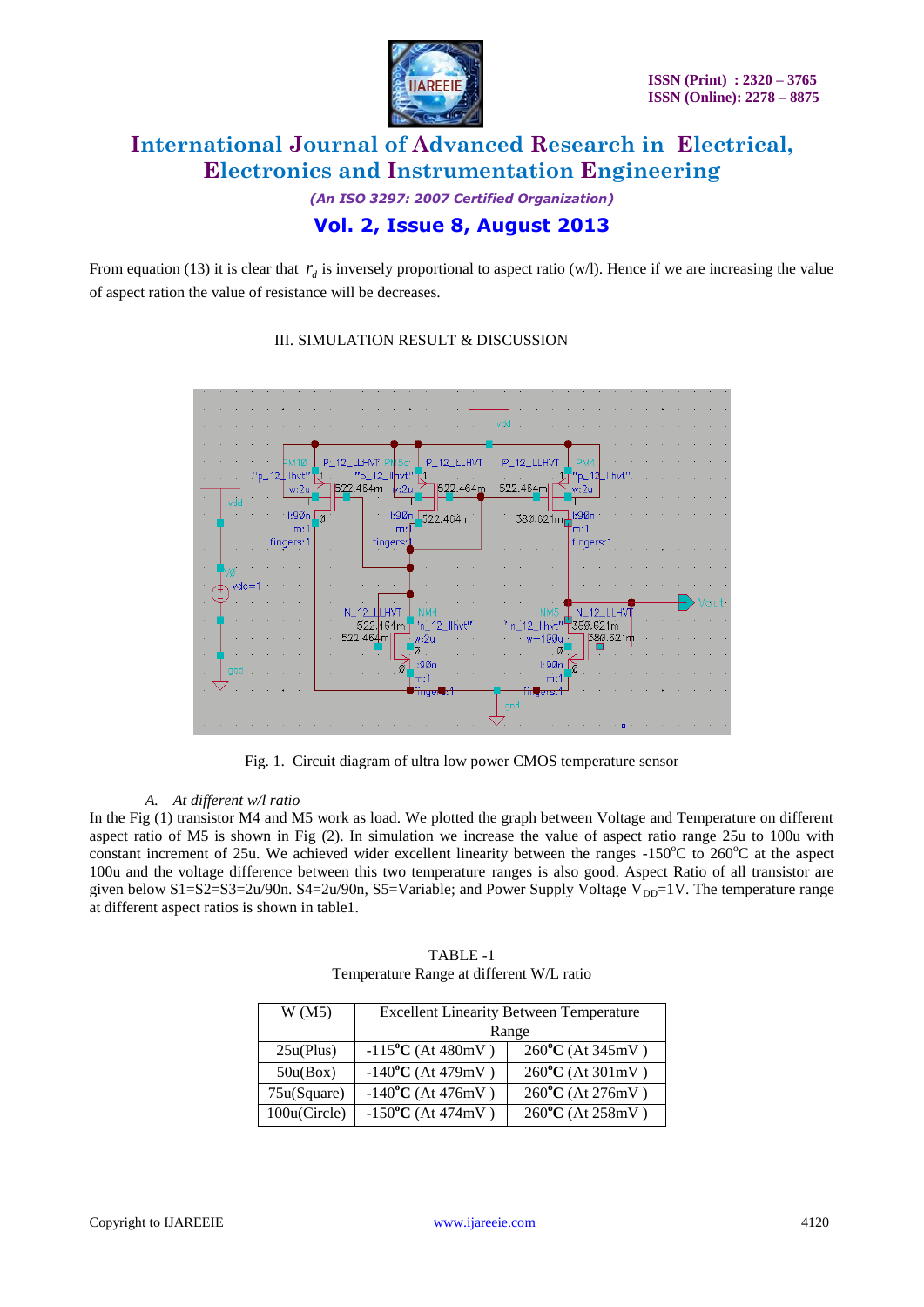

*(An ISO 3297: 2007 Certified Organization)* **Vol. 2, Issue 8, August 2013**



Fig. 2. Temperature vs Voltage graph at different W/L ratio at 90nm Technology.

#### *B. At different power supply(V<sub>DD</sub>)*

Fig.3 shows the range of temperature sensor at different power supply  $(V_{DD})$ . Hence we are changing the voltage from 0.750V to 2.000 V with increment of 0.250V. We achieved better result at 1V fixed aspect ratio of all transistors. S1=S2=S3=2u/90n, S4= 2u/90n, S5=100u/90n. Temperature range at different supply voltage is shown in table-2.

| Voltage             | <b>Excellent Linearity Between Temperature Range</b> |                                  |
|---------------------|------------------------------------------------------|----------------------------------|
| $0.750V$ (Cross)    | $-100$ <sup>o</sup> C (At 335mV)                     | $216^{\circ}C$ (At $187mV$ )     |
| 1.000V (Circle)     | $-150$ <sup>o</sup> C (At 474mV)                     | 260°C (At 258mV)                 |
| $1.250V$ (Square)   | $-100$ <sup>o</sup> C (At 536 mV)                    | $202$ <sup>o</sup> C (At 363 mV) |
| 1.500V (Plus)       |                                                      | Nonlinear                        |
| 1.750V(Down Arrow)  | Nonlinear                                            |                                  |
| $2.000V$ (Up Arrow) | Nonlinear                                            |                                  |

TABLE -2 Temperature Range at different supply voltages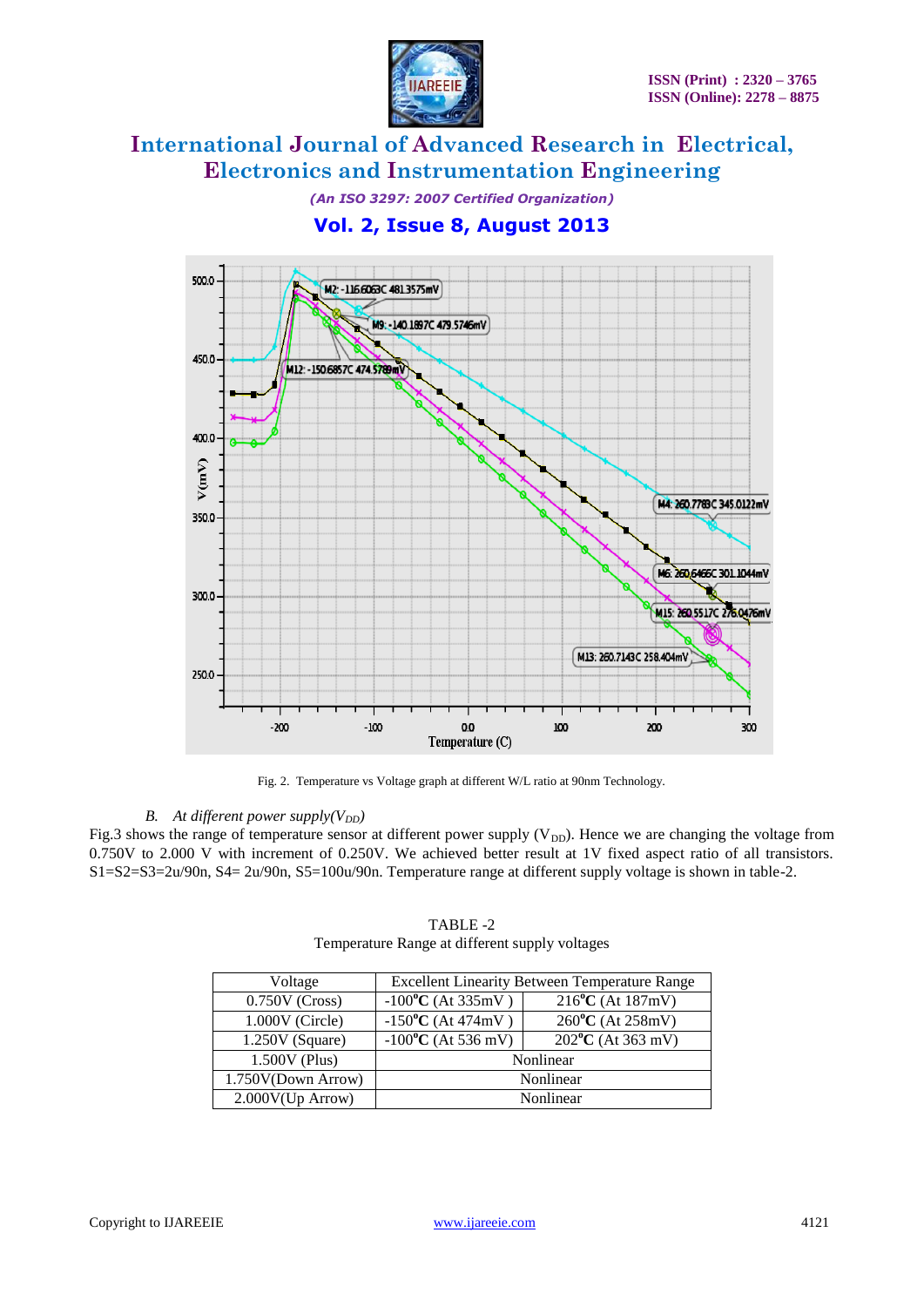

*(An ISO 3297: 2007 Certified Organization)*

**Vol. 2, Issue 8, August 2013**



Fig. 3. Temperature vs Voltage graph at different power supply.

#### *C. At fixed w/l ratio and fixed powers supply*

Fig.4 shows the fixed supply 1V and fixed aspect ratio of all Transistors. S1=S2=S3=2u/90nm, S4= 2u/90nm, S5=100u/90n.



Fig. 4. Temperature vs Voltage graph at fixed W/L ratio and fixed power supply.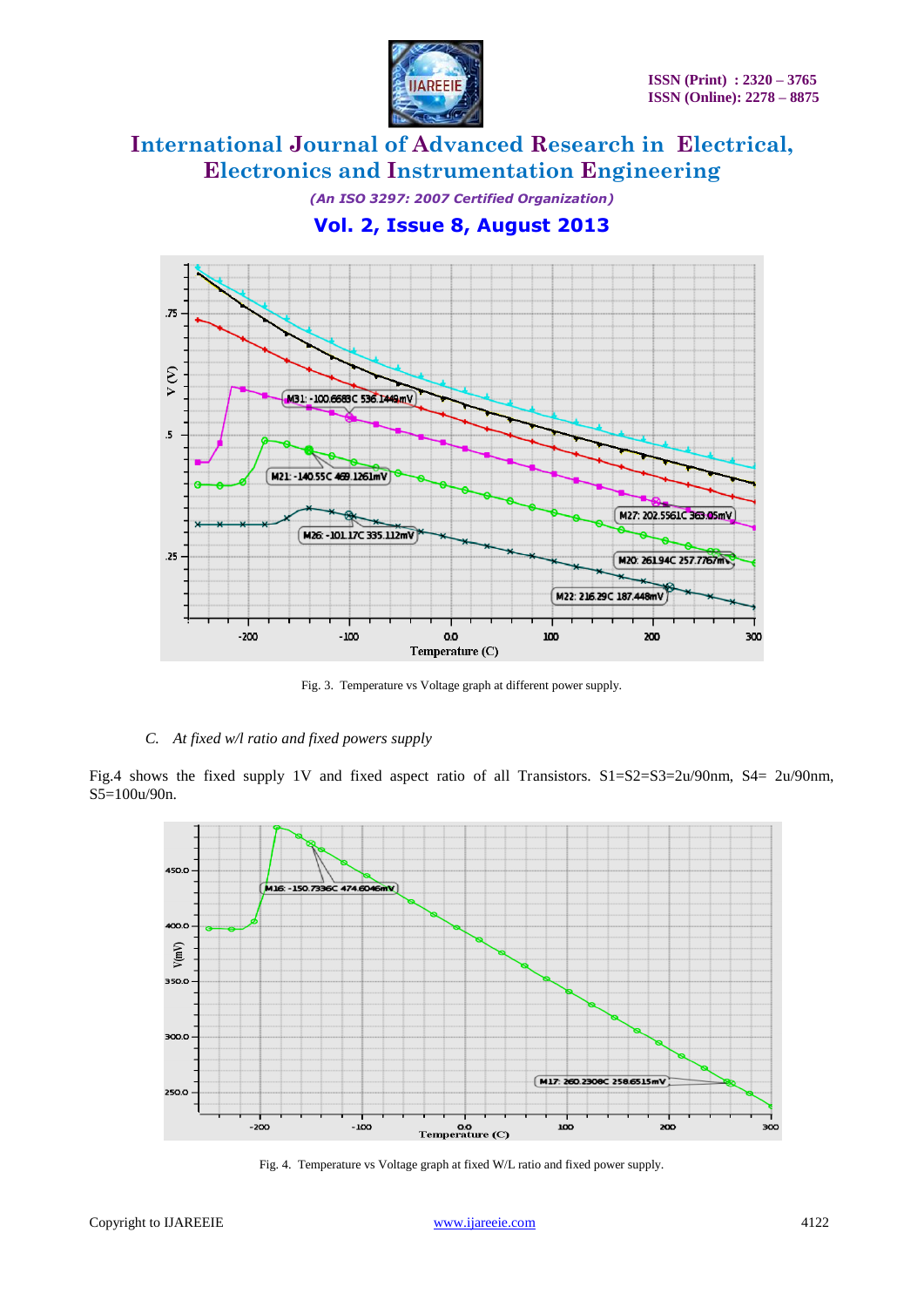

*(An ISO 3297: 2007 Certified Organization)*

**Vol. 2, Issue 8, August 2013**







Fig. 6. Layout of ultra low power CMOS temperature sensor circuit.

Temperature vs power consumption graph at fixed W/L ratio and fixed power supply is shown in Fig.5. The layout of ultra low power CMOS temperature sensor is shown in Fig.6. Its layout area is 30  $\mu$ mX 20.5  $\mu$ m.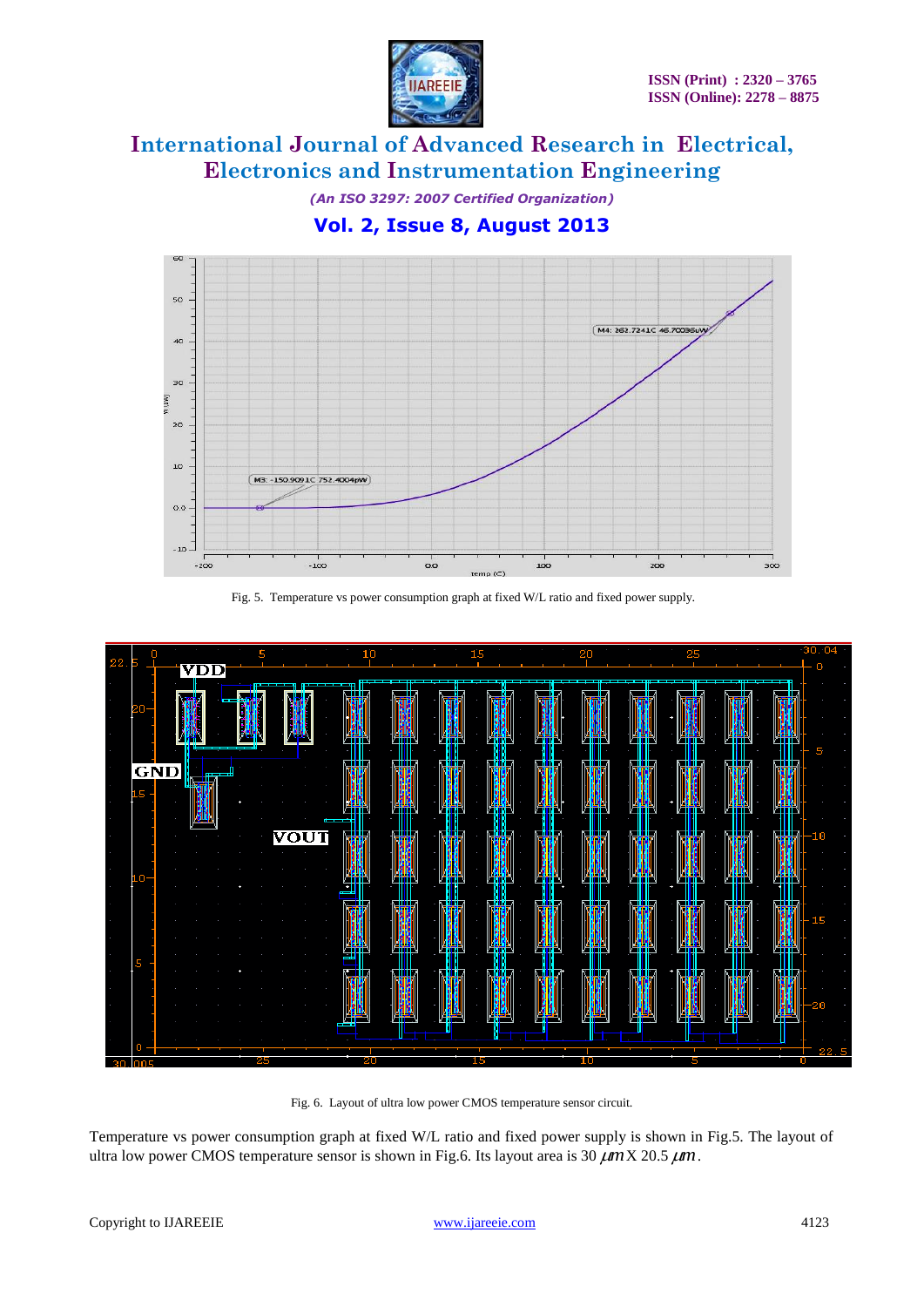

*(An ISO 3297: 2007 Certified Organization)* **Vol. 2, Issue 8, August 2013**

#### IV. CONCLUSION

A ultra low power CMOS temperature sensor is designed with excellent linear range of  $-150^{\circ}$ C to 260  $^{\circ}$ C. The layout area of this circuit is 30  $\mu$ mX 20.5  $\mu$ m. The Circuit designed for fabrication in UMC Belgium with Cadence analog and digital system design tools with UMC 90nm technology. It is operational on very low single power supply 1V and its power consumption is 0.755 $\mu$ W [-238 °F] and 46.7  $\mu$ W [500°F]. The sensitivity of this circuit is about 0.18  $\mu$ W/°C.

#### ACKNOWLEDGMENT

We are thankful to Department of Science and Technology, New Delhi and Defense Research Development Laboratory Hyderabad India for funding this project. We are also thankful to our Vice-Chancellor, Dr. P.K. Barhai and our Head of Department of ECE, Dr. S.K.Ghorai for his constant inspiration and encouragement.

#### **REFERENCES**

- [1] Yaesuk Jeong and Farrokh Ayazi "Process Compensated CMOS Temperature Sensor for Microprocessor Application" IEEE Journal 2012.
- [2] Conrado Rossi and Pablo Aguirre "Ultra low power CMOS Cells for Temperature sensor" IEEE Journal September4-7, 2005.
- [3] Scott T. Block, Yiran Li Yi yang and Changzhi Li "0.6-2.0V, All CMOS Temperature Sensor Front End Using Bulk Driven Technology" IEEE Journal 2010.
- [4] AL.AL, M.B.I.Reaz, S.M.A.Moakabber, Mohd Alauddin, Mohd Ali " A Single-chip Proportional to Absolute Temperature Sensor Using CMOS Technology" World Academy of Science, Engineering and Technology 64, 2012.
- [5] [Maxwell, J.C.](http://en.wikipedia.org/wiki/James_Clerk_Maxwell) Theory of Heat, Longmans, Green, and Co., London. pp. 2-6, 1871.
- [6] D Patranabis, "Sensors and Transducers" Text book,Prentice- Hall of lndia Private limited, New Delhi pp. 103-108, 2008.
- [7] M. Assaad, P. Gerard, L.A. Francis, D.Flandre " Ultra low power harsh Environment SOI-CMOS design of Temperature sensor based threshold detection and wake up IC" IEEE Journal 2010.
- [8] Man kay law, and A Bermak "A 405-nw CMOS Temperature sensor based on linear MOS operation" IEEE Transaction on Circuits and Systems,vol.56,no,12,December 2009.
- [9] Bruce W. Ohme, Bill J. Johnson, and Mark R. Larson "SOI CMOS for Extreme Temperature Applications" Honeywell Aerospace, Defense and Space, Honeywell International Plymouth Minnesota USA, 2012.
- [10] Phillip E. Allen & Douglas R. Holberg, CMOS analog circuit design, Text book, Oxford University press, pp.72-159, 2004.
- [11] Behazad Razavi, "Design of Analog CMOS Integrated circuits" Text book ,Tata McGraw-Hill Publishing Company Limited New York, pp. 377-397, 2002 .
- [12] D.A.Pucknell & Kamran Eshraghian, "Basic VLSI Design" Text book. Prentice-Hall of India Private Limited New Delhi, 3rd Edition, 2008.

#### **BIBILOGRAPHY**



**Abhishek Pandey** was born in Maharajgunj, Uttar Pradesh, India in 1988. He received his Bachelor degree in Physics and Master degree in Electronics from DDU Gorakhpur University Gorakhpur in 2007 and 2009. He was selected as JRF in 2011 in Department of Electronics and Communication Engineering, Birla Institute of Technology, Mesra, Ranchi in a project, funded by DST New Delhi & DRDL Hyderabad, India. Project title was "Design of Ultra Low Power CMOS Cell for Temperature Sensor in VLSI". In later 2012 he was selected for Ph.D. degree in VLSI Design, Department of Electronics and Communication Engineering, Birla Institute of Technology, Mesra, Ranchi-835215. He has three publications in National & International Journal and Conferences repute. His area of research interest is VLSI Design, Technology and Embedded System.



**Divya Yadav** was born on 28th of August 1986 at Raipur (Chhattisgarh). She received BE degree from Christian College Of Engineering and Technology, Chhattisgarh in year 2007 with Electronics and Telecommunication Engineering. She has qualified GATE 2011. She has done M.E. degree in Wireless Communication, Department of Electronics & Communication Engineering, Birla Institute of Technology, Mesra, Ranchi in 2013. She has three publications in National & International Journal and Conferences repute. Her research interest is in the VLSI Design and Technology. Presently, she is working in NIT Raipur as Assistant Professor.